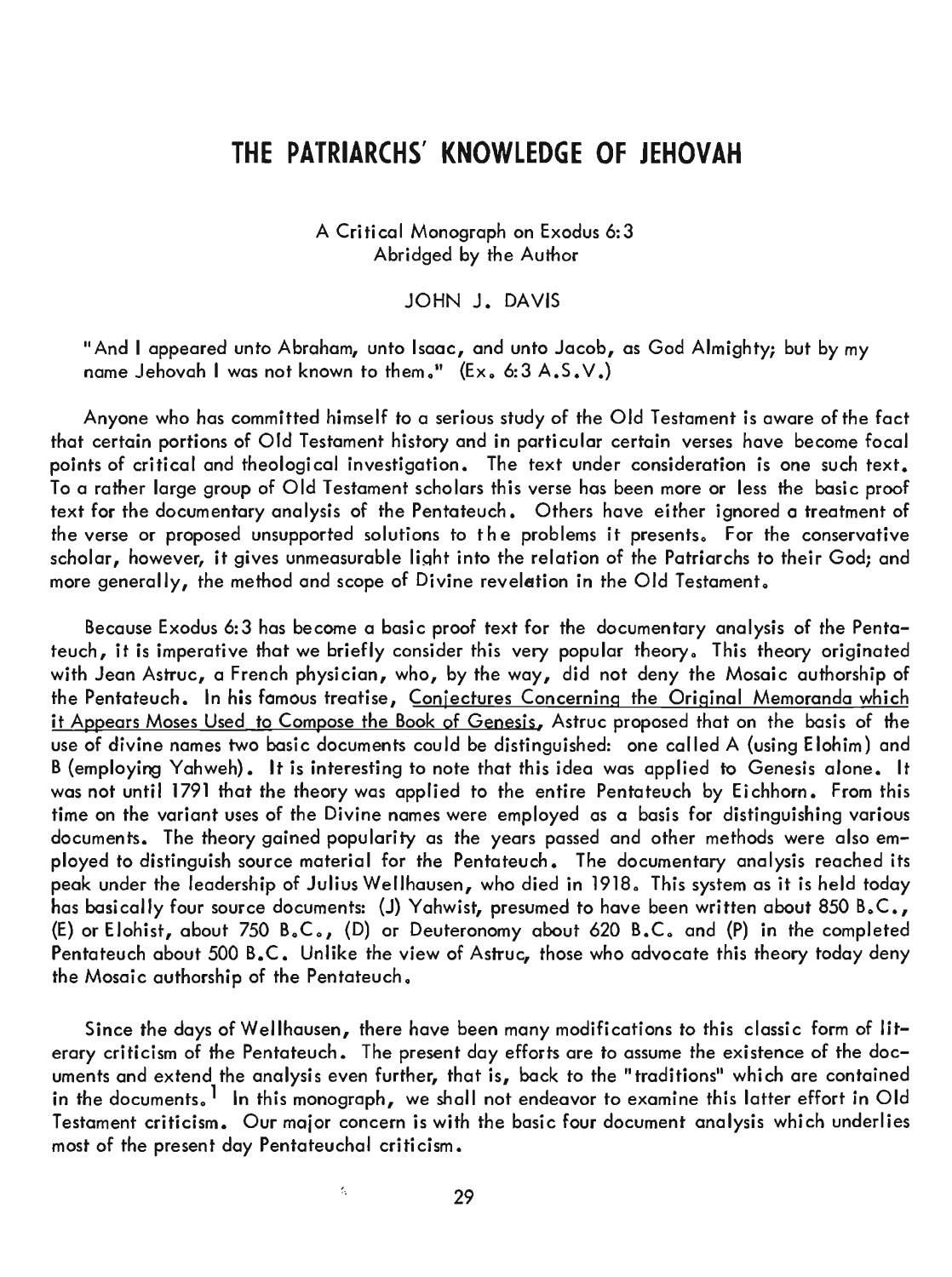With this rather brief introduction let us proceed to the problems of the text itself.

I. MINOR PROBLEM: What is the significance of the name "EI-Shaddai" in relation to the Patriarchs?

There are two basic views in regard to this Problem. We shall consider each with a brief evaluation.

A. The Liberal View: The liberal view generally holds that this name for God is to be traced back to a natural origin. It holds its origin to be like that of the tribal deities of the nations that surrounded the children of Israel in their early history. This view contends that El Shaddai represents a primitive form of worship among the Patriarchs. Their worship, according to this view, was basically the same as the other nations except for the fact that some of their ideas and moral codes were in some aspects higher.

There are many views as to the etymology of this title among liberal scholars, but the one most commonly held is that "Shaddai" comes from the Babylonian "<u>Sadda'u</u>," the gentilic of <u>Sodu</u>, Šaddu, the regular word for mountain. The chief defender of this view is Albright.<sup>2</sup> Another writer states the liberal position in the following words:

When the Hebrews left Mesopotamia, they brought with them a religion which in many respects was like the nature religion of the Fertile Crescent... Apparently their chief god was known as Shaddai (or El Shaddai), which means "the one of the mountains" - a mountain deity or storm deity usually known by the title Baal (lord) among the Canaanites.<sup>3</sup>

The liberal view, as previously noted, holds that E I-Shaddai was a humanly-conceived mountain god of the Israelites. The relation of EI-Shaddai to the Patriarchs, therefore, was merely as a native god, who was only one of many such gods of the land. While this view is extremely popular among the liberal critics, it is not a strong view in the light of Biblical evidence. The refutation of this view is two fold: First, it is a view conceived and based upon a false assumption: namely, that monotheistic religion is a natural evolutionary product of human thought. To this we would reply that religious evolution, upon which this concept is built, is not a proven theory, but a hypothesis; it does not, therefore, provide a sound basis for the liberal view of developed monotheism. Secondly, the Biblical evidence is most clearly against the view that man "conceived" or "became aware" of high moral and religious concepts. The liberal view disregards the many texts which clearly point out the fact that man in his sinful, fallen state, cannot conceive of, and will not seek after a Holy God. (Psalm 14, Romans 3:11-18). Furthermore, this view of the name El-Shaddai does not fit any context in which it appears unless it is forced against the natural reading of the text. The textual and contextual evidence are totally against the idea of this being a "mountain deity."

If the liberal contention were true, we should expect to find indications of a lower moral and religious idea in the use of this name, but such is not the case. The same moral and religious concepts are associated with this name as with the name Yahweh. For example, the blessing is the same {Genesis 17:1}. Notice in this text Yahweh says "I am EI-Shaddai." It would seem from this statement that identity and equality are asserted of both these names. The moral demand is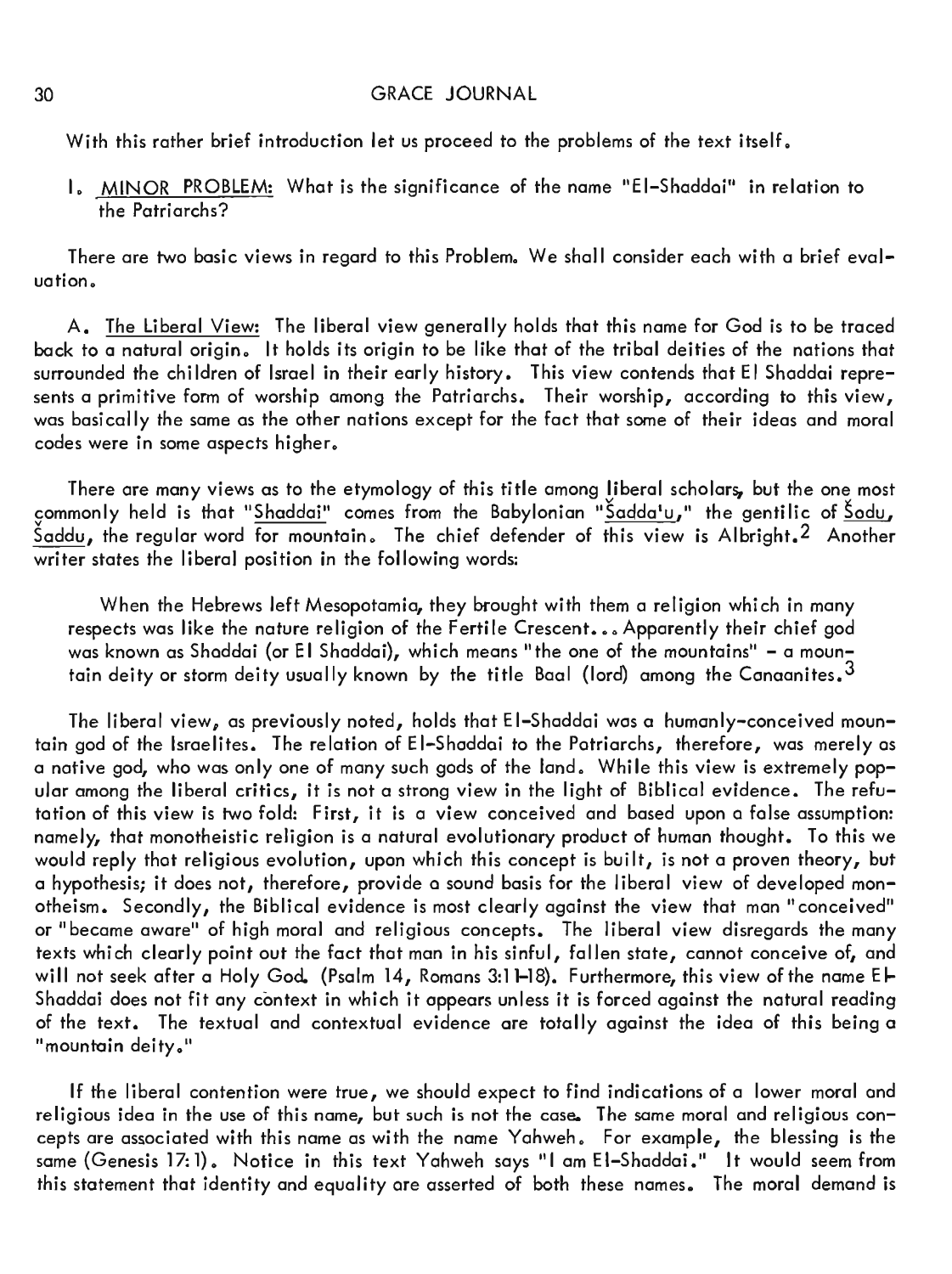"walk before me, and be thou perfect." To contend that Shaddai is merely a mountain deity is to disregard the place the name is given in the Scriptures. Also, in this regard, it should be observed that in some contexts the names Yahweh and EI-Shaddai are used alternately with equal majesty and holiness (cf. Ruth 1:20f.).

It should also be noted that this view fails to provide a motive and a reason why the other nations did not evolve into monotheistic concepts. How did Israel, a small nation surrounded by idolatry and sin, rise above nature worship and arrive at a high monotheism while the other nations did not? Without the fact of Divine intervention and revelation, no reasonable answer is possible. On the basis of these facts, and the positive evidence to be presented, the writer considers the  $liberal view false and untenable.$ 

B. The Conservative view: The basic understanding of the conservative view is that the name liE I Shaddai" is of divine, not natural origin. The name, it is asserted, was revealed by God, and not conceived by man. While all conservative scholars agree on this basic principle, there is little agreement as to the etymology and significance of this name in relation to the patriarchs. There are four basic views in this regard. The first view is that Shaddai comes from the root sadad "to be strong" or "powerful." This view seems to be the more popular. The emphasis, therefore, in respect to the patriarchs, is that of God's power and strength. Oehler favors this view in his Theology of the Old Testament. 4

The second view of the name Shaddai is that its root is sadad "to destroy" or "to terrify." This view is held by Mack.  $^5$ 

The third view maintains that Shaddai comes from a compound word (from <u>se</u>  $\langle \zeta^{1a} \rangle$  and  $\frac{day}{a}$ which in Hebrew means "sufficiency." For a statement of this view compare John Calvin,  $^6$ 

The fourth, and not too well accepted view is that proposed by the Scofield Bible,  $^7$  This view contends that the name comes from sad which has primary reference to the female breast. The name, therefore, signified nourishment and strength to the Patriarchs.

The writer feels the conservative view is the proper view and is the one best supported by the Scriptures. The most probable etymology of this title will be discussed in the following arguments in defense of this view. The arguments for the conservative view are two-fold:

#### 1. Exegetical Argument

The phrase under consideration is in the English, "and I appeared unto Abraham, unto Isaac and unto Jacob as God Almighty..." The key words are "appeared" and "God Almighty" in this phrase. The verb 'era' (appeared) is the niphal imperfect first person singular of the root raah. This root has the basic meaning of "to see, to observe, to look at." $^8\,$  The niphal, however, carries the idea of "letting oneself be seen," or "to appear," when used with  $\frac{1}{2}$  or  $\frac{1}{2}$ ,  $\frac{2}{7}$  The sense of this statement seems to be that to these Patriarchs God "revealed" Himself or made Himself to appear "in the capacity of" El Shaddai. The prepositional prefix b<sup>e</sup> gives the idea of "in the character of" or "in the capacity of."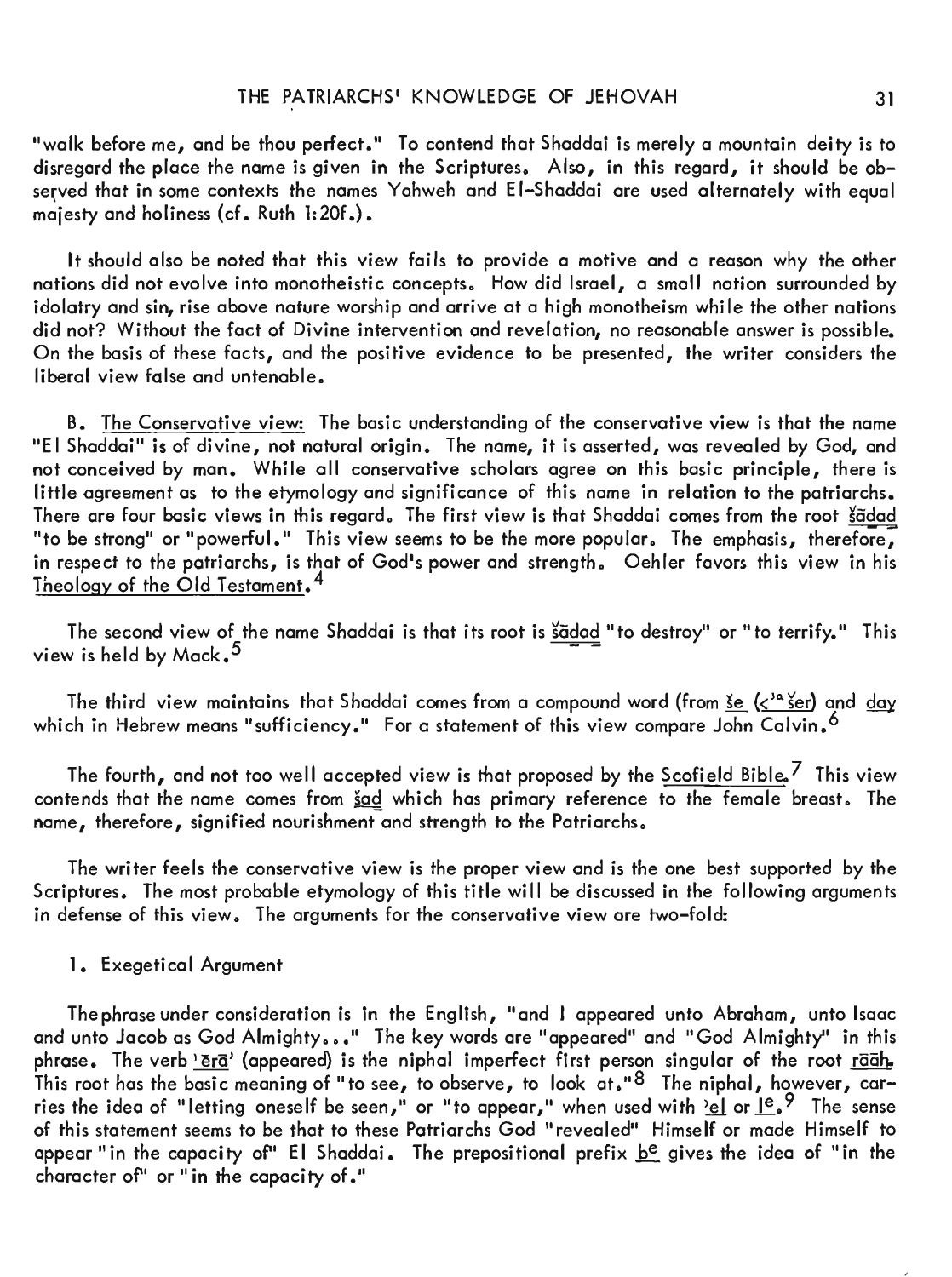The name EI Shaddai has been the subject of much conjecture and argument especially as to its etymology. The writer has become aware of the fact that this name, apart from Biblical material, may be explained by several suggested roots, which are equally attractive, but he feels that in the light of all evidence that the name Shaddai comes from the root  $\frac{\xi}{a}$  which means "to be strong" or "powerful." Supporting this assumption is a well respected lexicographer, Gesenius, who identifies this name thusly:

<u>Shaddai</u>–Almighty, omnipotent as an epithet of Jehovah, sometimes preceded by <u><sup>></sup>ēl</u> Gen– esis 17:1, 28:3, Exodus 6:3...<sup>10</sup>

The writer will not attempt to argue further on this point, for the argument would be like the liberal argument, purely subjective. He will let the case rest here and proceed to a stronger and more conclusive proof for this position--the contextual argument.

## 2. Contextual Argument:

The strongest argument in favor of the view that Shaddai comes from *šadad* meaning "to be strong," and that this name characterized Yahweh as the Mighty One or the Almighty who was able to perform the things promised, is found in the contexts in which this name appears both in the Pentateuch and in the other books.

The name Shaddai appears some forty-eight times in the Old Testament. The greater majority of these texts regard Shaddai or El Shaddai in the primary aspect of power and might. Power and might are many times demonstrated in special blessings and acts. In the book of Genesis the name appears only six times (Genesis 17:1, 28:3, 35:11, 43:14, 48:3, 49:25) and in almost every case the name is used in connection with some blessing. A careful study of the nature of these blessings will reveal the fact that only an all powerful God could fulfill these promises. The name occurs in Exodus only once (Ex. 6:3), and Numbers twice (Num. 24:4, 24:16). This name really displays its significance in the books of Ruth and Job. In Ruth it occurs only twice (Ruth 1:20,21) but the basic idea connected with it is that of chastisement and affliction. In Job it occurs thirty-one times and has the same idea basically as that in Ruth. In many of the passages the idea connected with this name is decidedly power and majestic glory. (cf. Job 5:17, 6:4,14, 8:3, 15:25, 21:20,  $22:25$ ,  $23:16$ ,  $27:2$ ,  $34:12$ ) In Job  $37:23$  Shaddai is clearly characterized as "excellent in power." In use of the name Shaddai in the Psalms (Ps. 68: 14, 91: 1) seems to support this meaning also. El-Shaddai is spoken of as " scattering kings," (Psalm 68: 14), which is an open display of sovereign power. The other uses of this name, Isa. 13:6, Ezek. 1:24, 10:5 and Joel 1:15 also indicate the same basic idea of power and might.

It will be seen from the preceding material that while other etymologies of the name Shaddai such as  $\frac{\xi}{2}$  (breasted one) could possibly apply in one or two texts, the greater majority of occurences support the idea of power and might. It should be remembered that these names for God in the Old Testament were not used without purpose or plan. It will be shown that when various ideas and acts of God were discussed, the writer under the leadership of the Holy Spirit, carefully selected the name that characterized the God who was performing or was about to perform these acts.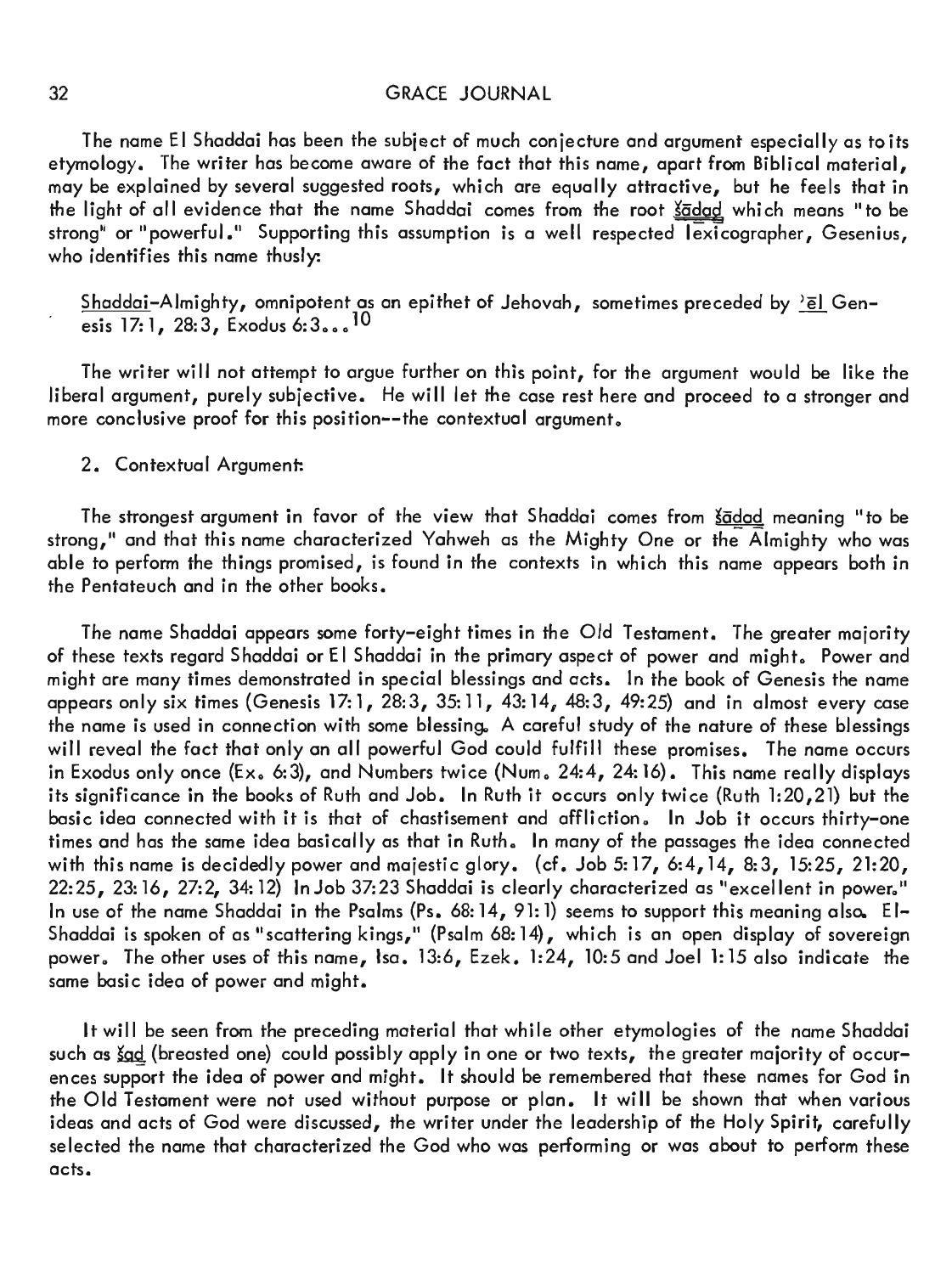## II. MAJOR PROBLEM: Was the name "Yahweh" known to the Patriarchs?

There are three main solutions proposed for this problem. Each shall be stated and evaluated. A more lengthy treatment of the last view will be given because it is considered to be the proper explanation of Exodus 6:3b.

A. First Occurrence View: This view contends that the name Yahweh was not known to the Patriarchs but was first made known to Moses. It generally argues for a natural origin of the name rather than a supernatural revelation of it. This is essentially the view of all liberal Old Testament theologians. John Edgar McFadyen expresses this view as follows:

Of very great importance is the passage, 6:2-13, which describes the revelation given to Moses, asserting that the fathers knew the God of Israel only by the name EI Shaddai, while the name of Jehovah, which was then revealed to Moses for the first time, was unknown to them.<sup>11</sup>

Some holding this. view trace the origin of the name back to the Kenites, a branch from the Midianites. This view is expressed by Karl Budde as follows:

"Yahweh, therefore, is the God of the tribe to which Moses, on his flight from Egypt, joined himself by marriage; the mountain god of Horeb, who appears to him and promises him to lead his brethren out of Egypt." 12

The supposed textual basis for this view is Exodus 18. From this chapter two basic assertions are made which are claimed to be the proof for the origin of the name Yahweh. First, Moses is conceived to be a subordinate to Jethro (Ex. 18:24) and second, Jethro sacrifices to Yahweh (Ex. 18: 12). It is concluded therefore, that Jethro, priest of Midian, is in effect a priest of Yahweh. The objections to this view are many.

First: The account in Exodus 18 is hardly a decisive proof of the subordination of Moses to Jethro officially. What Moses received in this chapter was gracious counsel, not an official command.

Second: Verse twelve does not say explicitly that Jethro himself offered the sacrifice but only that he "took" the sacrifice.

Third: Jethro's first mention of Yahweh is after the exodus and after he is told of these events by Moses.

Fourth: Jethro is not called a priest of Yahweh but a priest of Midian. The Midianites were regarded as an idolatrous people (Num. 25, 31). There is no evidence that the Midianites worshipped Yahweh.

Other arguments could be brought to bear which would demonstrate the errors of this view, but the foregoing should suffice.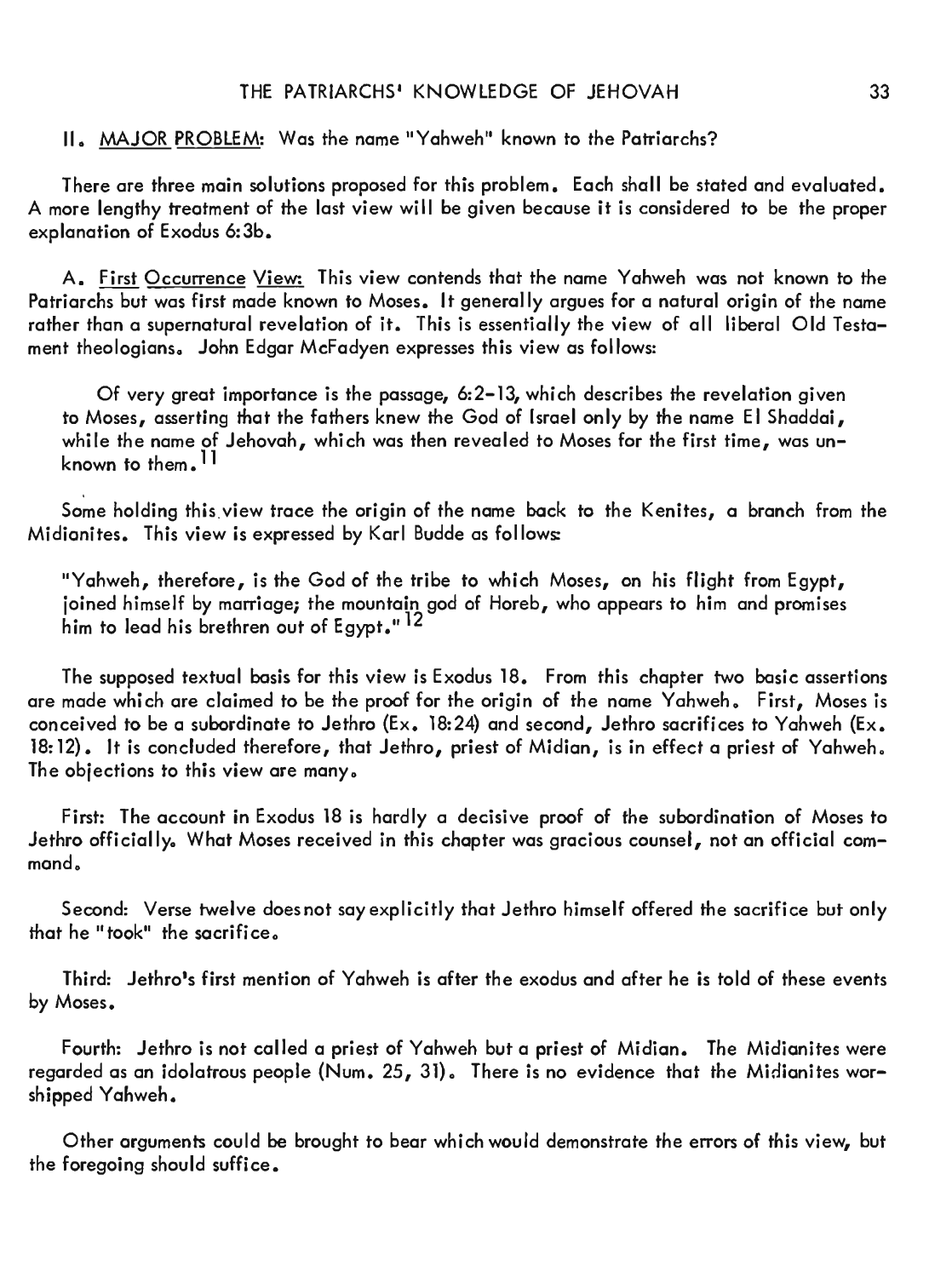It may be asked at this point, why this verse is so important to the critics. As previously pointed out, the material found in the Pentateuch can, according to the liberal critics, be traced to four main source documents (J, E, D, P). Up to Exodus 6:3, P (by the critical analysis) is quite careful not to use the name Yahweh. The reason for this, it is claimed, is that P believed that the name was first revealed to Moses and therefore refrains from anachronisms by not using the name in the earlier Genesis narratives. Exodus 6:3 therefore is the reason for the anomaly in  $P$ 's use of the divine names. The characteristic name for  $P$  is Elohim according to their analysis.

The primary basis of the documentary analysis of the Pentateuch, at least originally, was the use of different names of God in various passages. The critics of this school of thought assume that the employment of various names for God indicates the use of various documents in the compi lation of the Pentateuch. There are other areas of study that are employed to support this theory, but it is only the use of Divine names that the writer is interested in at this point.

The critics of this school assume that writers of the original source documents never used any name other than was assigned to him or that was in accordance with his peculiar views. This assumption, in the opinion of the writer, is not the result of a careful study of the occurrence of Divine names, but an arbitrary assumption designed to support an untenable theory. If it could be proven that in just one case a writer used a name other than by habit, the theory would collapse.

Against this view we raise the following objections:

First: A careful exegesis of this verse will not support this view. A proper understanding of the idiom "to know the name Yahweh" reveals that a first occurrence of the name is not implied here. A more complete discussion of the exegesis of the verse will be presented later.

Second: If Exodus 6:3 were a reference to merely the name of God as a name only, the passage would prove equally that before this time Elohim was unknown as a name for Deity, and God should appear uniformly as EI-Shaddai in Patriarchal history.

Some negative or liberal critics, in answer to this argument would remind us that Exodus 6:3 is the first time P used the name Yahweh. They argue that P was quite careful in his use of Yahweh in order to avoid anachronisms.  $J$  and  $E$ , however, were not so careful. The writer of this paper will show later, that these assumptions will not stand for at least two reasons. First, P does use the name Yahweh before Exodus 6:3 (Gen. 17:1, 21:1). The critics realizing this is a serious problem have concluded that these passages must have been changed by a redactor. This answer is not at all acceptable as will be shown later in this discussion. Second, the assertion that J and E are not careful as to their use of the Divine names is easily disproved by a careful study of the contexts in which these names appear.

Third: The early occurrence of the name in Genesis destroys this assumption.

a. The fact that Yahweh occurs in conjunction with Elohim in Genesis chapter two causes the critics considerable difficulty. How shall the documents be distinguished in this case?

b。There are passages in the book of Genesis where the name of Yahweh is introduced in a way which utterly precludes the supposition that it is used proleptically, or that it is anything but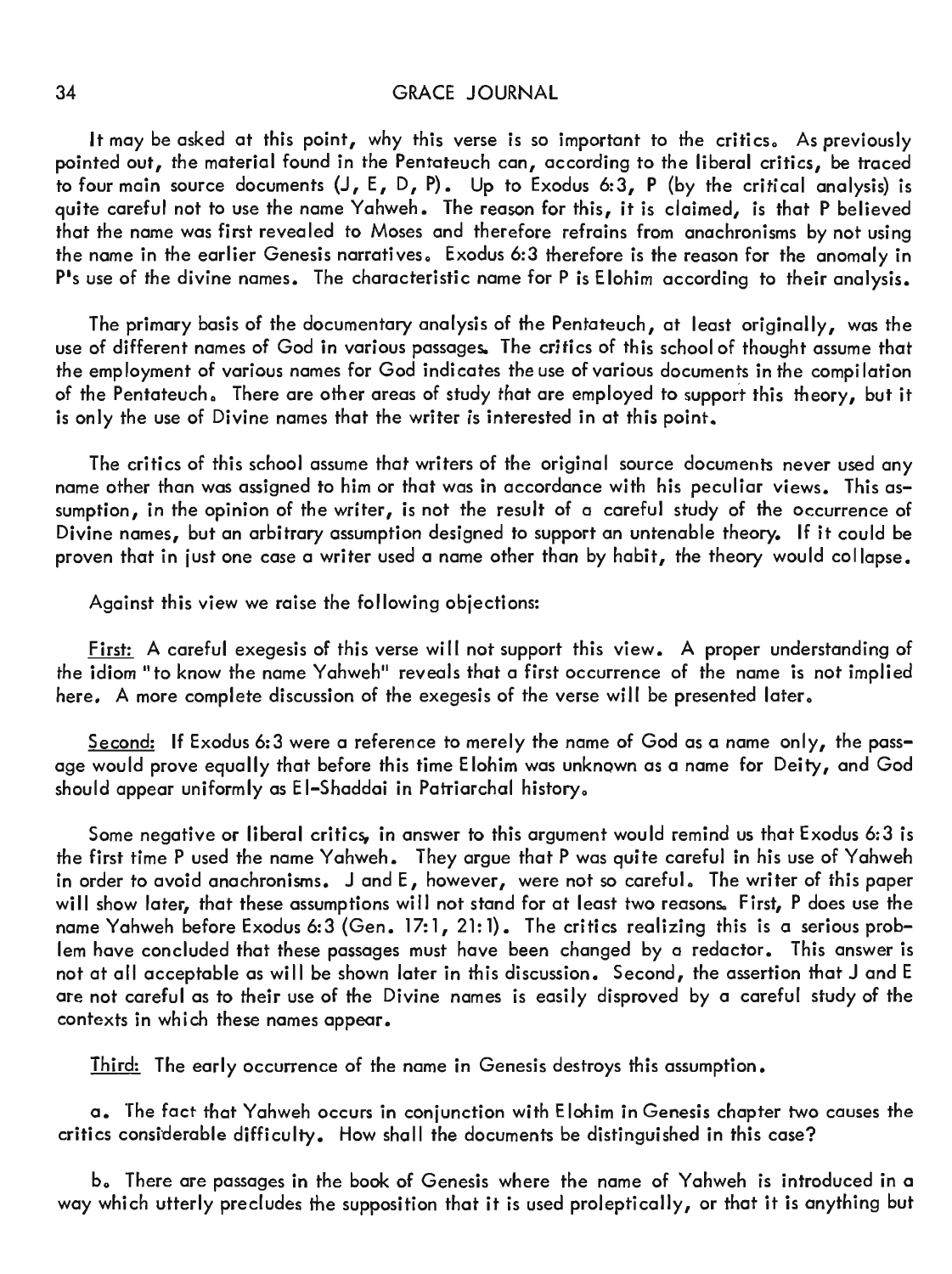a correct account of the incident and the actual term employed. For example the use of Yahweh in Genesis 15:7, where God clearly asserts, "...l am Yahweh..." or when Jacob on his deathbed declares "I have waited for thy salvation, Yahweh" (Genesis 49:18). A more striking passage than even these is found in Genesis chapter four. There Eve states, ... I have gotten a man with the help of Yahweh."

c. The use of the name Yahweh after the dispersion of tongues is frequent and vital to the significance of many passages. Genesis 22: 14, 24: 35, 40, 42, 48, 56, 24: 50, 51, 26: 22.

d. The name Yahweh is compounded with other names long before the time of Moses. For example the name appears in the name of the mother of Moses, Jochebed (Yôkebed) meaning Yahweh is glorious" (Exodus 6:20, Numbers 26:59). Against this argument some have suggested that Moses changed her name. This, however, is but a futile attempt to discredit unmistakable evidence. That Moses would have done this, to say the least, is highly improbable. There are also some other names from ancient time which occur in the genealogies in I Chronicles (I Chron. 2:25, 7:8, 4: 18; Ahijah, Abiah) that are compounded with Yahweh.

The occurrence of the name in the word "Moriah" (Hamoriah cf. Genesis 22: 14) suggests an early knowledge of the name.

Fourth: The idiom "to know a name" as it is used in the Old Testament will not permit the liberal understanding of Exodus 6:3. Consider the following example, noting the book in which the reference is found and the chronological setting: Isa. 52:5-6: verse six reads:

"Therefore people shall know my name: therefore they shall know in that day that I am he that doth speak; behold it is  $l$ ." (cf. also Jer. 16:21)

Upon a careful reading of these texts, it is at once obvious that the higher critical view of the expression "to know the name of Yahweh" as it is found in Exodus 6:3 is not only misleading but incorrect. If they are correct, then these texts could mean the name was not actually known until Isaiah's and Jeremiah's time, but this on the other hand, would then be in conflict with the statement of Moses. The contradiction disappears when the proper view of the idiom is realized. For other examples of this expression compare II Chron. 6:33, Isa. 19:20-21, Ezek. 20:5,9, 39:6-7,  $P$ sa. 33: 18.

Fifth: The higher critical method of analysis mutilates the Biblical text, and beside that, it is not a consistent theory. That this theory mutilates the text is proven by the analysis of Genesis 28: 19-29 where writers give many alternate changes from E to J back and forth. That this theory is saturated with obvious contradictions in application is evidenced by the following facts:

a. The name "Yahweh" occurs in two passages of P before Ex. 6:3 (Gen. 17:1, 21:16). In both cases a redactor or copyist is invoked to provide the solution to this embarrassing occurrence.

b. As to E, the name "Yahweh" occurs in four passages (Gen. 15:1, 2, 22:11, 27:7b). In these cases as in the previous a redactor is employed.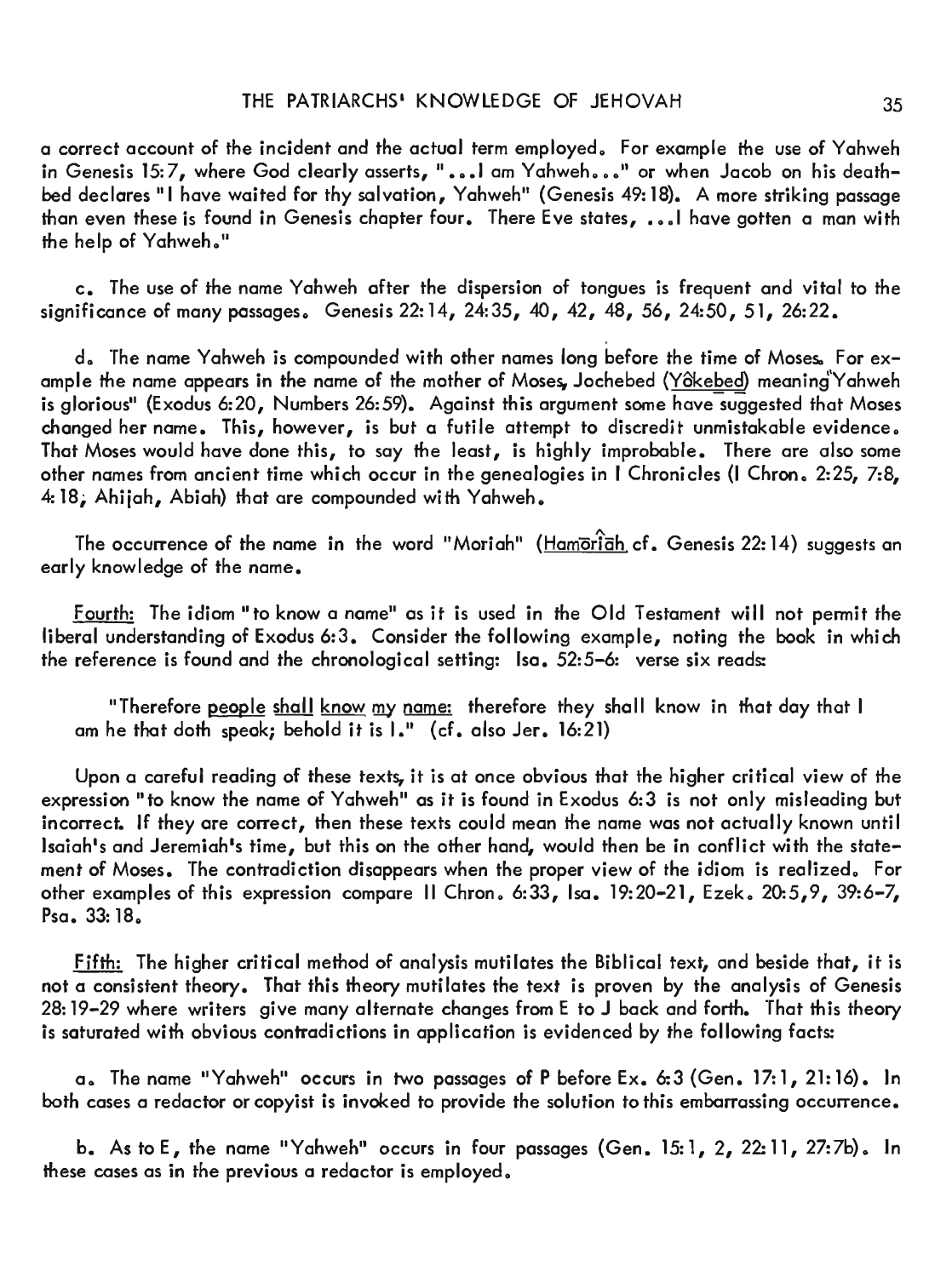c. J uses the term Elohim in many passages (Gen. 3:1,3,5, 4:25, 7:9, 9:27, 16:24). Once again redactors are employed to relieve the difficulty.

d.P contradicts J if the liberal critic's theory is maintained,for J states that God was worshipped by the name Yahweh even before the flood (Gen。4:25),that He revealed Himself by that name to Abram (Gen. 15:7), while P declares in Ex. 6:3 that the name Yahweh was not known to the Patriarchs.

Sixth: The experience of literary men and the history of literature are here in open conflict with the pretensions of the critics. None of these scholars now claims to discover in the Pentateuch less than four main writers and a "redactor," while most of them require many more. This skill, it might be noted, is asserted in investigating a foreign and ancient tongue, with no outside documents for comparison, and no knowledge of the alleged writers. We therefore ask, what is the basis for these assumptions of the critics? The answer is not a careful, objective study of Biblical literature and language, but an arbitrary, biased presupposition that the religion of Israel is the natural product of evolutionary processes. The fact that there are so many divergent opinions among the critics is evidence that this analysis is not a system, but a scheme. A scheme in which there is an agreement on the end to be accomplished, and on the starting point, but the process is largely the application of individual and subjective notions.

Seventh: A serious logical fallacy is also to be discerned in the use of Divine names as it relates to the documentary analysis. It can be demonstrated that the higher critical method of documentation is to argue in a circle. Differences are first created and then arguments are based on them. Documents are distinguished on the basis of the use of Divine names and then their correspondences with certain assumed traits or characteristics are claimed as proof for the objective existence of these documents.

Eighth: The documentary analysis assumes that the varied use of the Divine names is usually an indication of authorship. The same argument is applied in respect to various literary differences. A more dependable and proven explanation for these phenomena is that different situations and subject matter called for both different literary styles and vocabulary.

Ninth: The constant appeal, by the critic, to a redactor is a strong evidence that the theory bears many fallacies and weaknesses。The redactor is called to serve in Genesis 2:4b, 3:24, 4:25, 7:9,9:27, 17:1, 21:1b, 20:18, 28:21, 22:11, etc. Now, the writer should like to ask at this point, how is it to be determined what is and what is not the work of a redactor? If the Divine names are indications of source documents of the Pentateuch, then they must be dependably consistent at this point. If but one name has been changed by a so-called redactor, then how are we to know if the other names have not been changed? Or furthermore, how do we know, for example, that where a redactor is claimed to have changed Elohim to Yahweh in the E document that perhaps the text is correct and a very energetic redactor has not changed the other portion of the context? Perhaps the context was really the work of J and a redactor changed all the names of Yahweh to Elohim. The reader might argue at this point that the writer is arguing from conjecture. The writer would most quickly admit this and at the same time, would point out that the critics holding this theory must be charged with the same fallacy. They have no more objective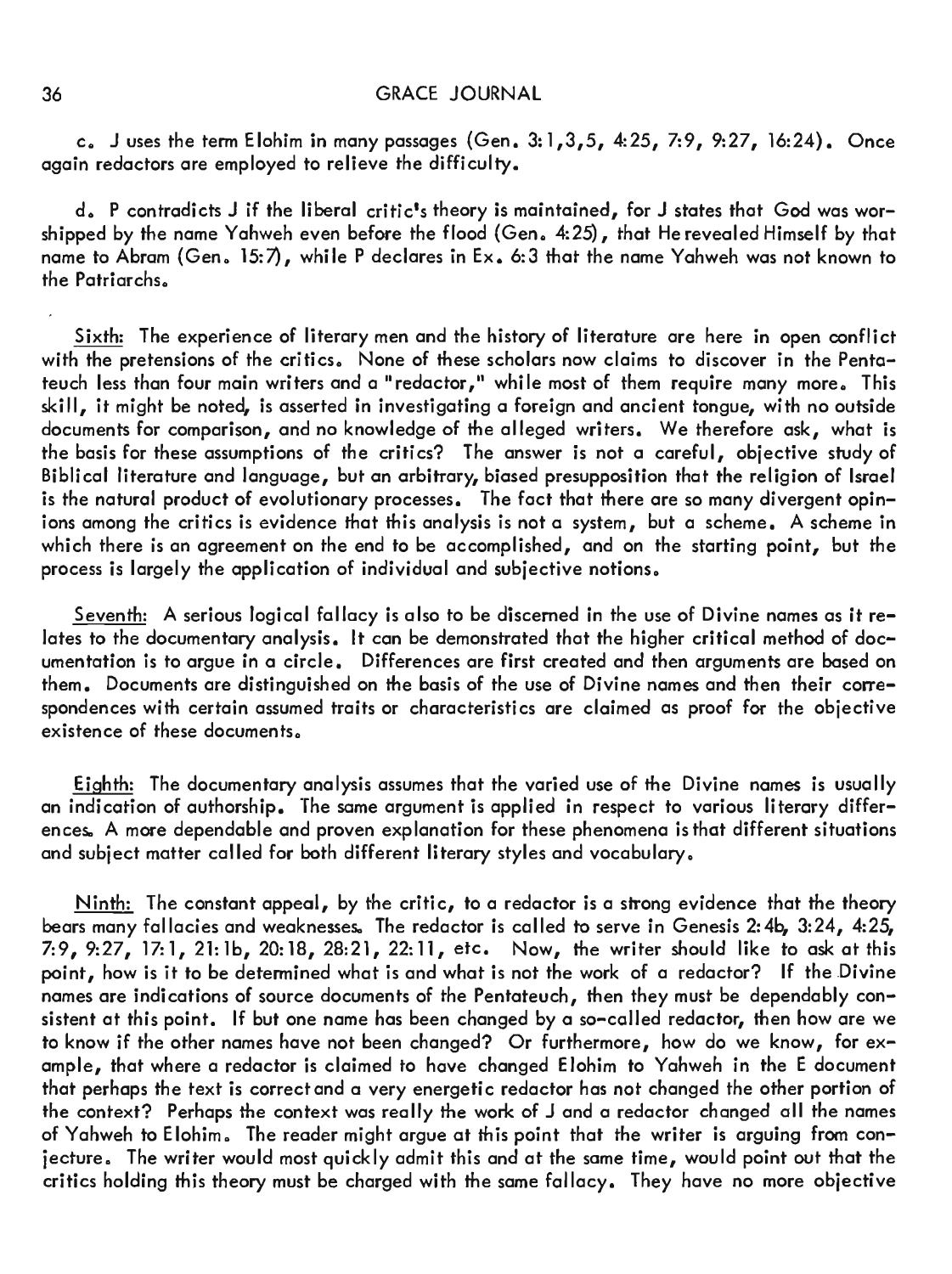proof for their contentions that the passage was an E document in which a redactor changed a name to Yahweh than his contention that it was a J document which had the Divine name changed to Elohim.

B. Interrogative View: This view holds that the reading of the text is in the form of a question not a statement. It would have Exodus 6:3 read:

"And I appeared unto Abraham, unto Isaac, and unto Jacob, as God Almighty: but by my name Yahweh was I not known to them?"

Two writers who find this view acceptable are Jamieson and Scott.

This view is not necessarily contrary to the writer's view, but it is not an easily supported view. The grammar may permit this view but a consideration of the movement of the general context does not easily support such a reading. Such a reading could have been more clearly indicated in the Hebrew if this reading were intended, but it is not. Finally, very few, if any translations have understood this to be the reading of the Hebrew text.

C. The Special Revelation View: The special revelation view contends that the name "Yahweh" was known to the Patriarchs but in a somewhat limited sense. They did not have a complete knowledge of many of the aspects of this name especially in its redemptive significance. Special redemptive aspects of the name were revealed and experienced in the days of Moses and in particular in the exodus from Egypt. This view is expressed clearly by Henry Cowles:

The meaning is, not that the name of Yahweh was never used by them or given of God to them: but that its special significance had not been manifested to them as He was now about to make it manifest. 13

Others who hold this view or a similar form of it are Hastings, Patrick, Wordsworth, Keil, Raven, Wiener, Allis, Unger and Oehler.

In the light of all the evidence from the Biblical text, the writer considers this to be the proper view.

The arguments in support of this view are three-fold:

1. Exegetical Argument: In order to deal accurately with the text at hand, it is imperative that there be a clear understanding of the text as it reads in the Hebrew text. Many of the errors which have arisen in the interpretation of this verse could have been avoided if the language and the syntax of this text were more carefully considered. Since the first part of the text was dealt with under the consideration of the minor problem, the writer shall proceed to examine the last phrase of the text which translated literally reads: "and (in the capacity of) my name Yahweh I was not known to them."

In the first place it should be observed that the emphatic word of the sentence is  $\frac{\dot{S}emi}{m}$  my name") and is so considered because it is first in the Hebrew sentence. The fact that this word is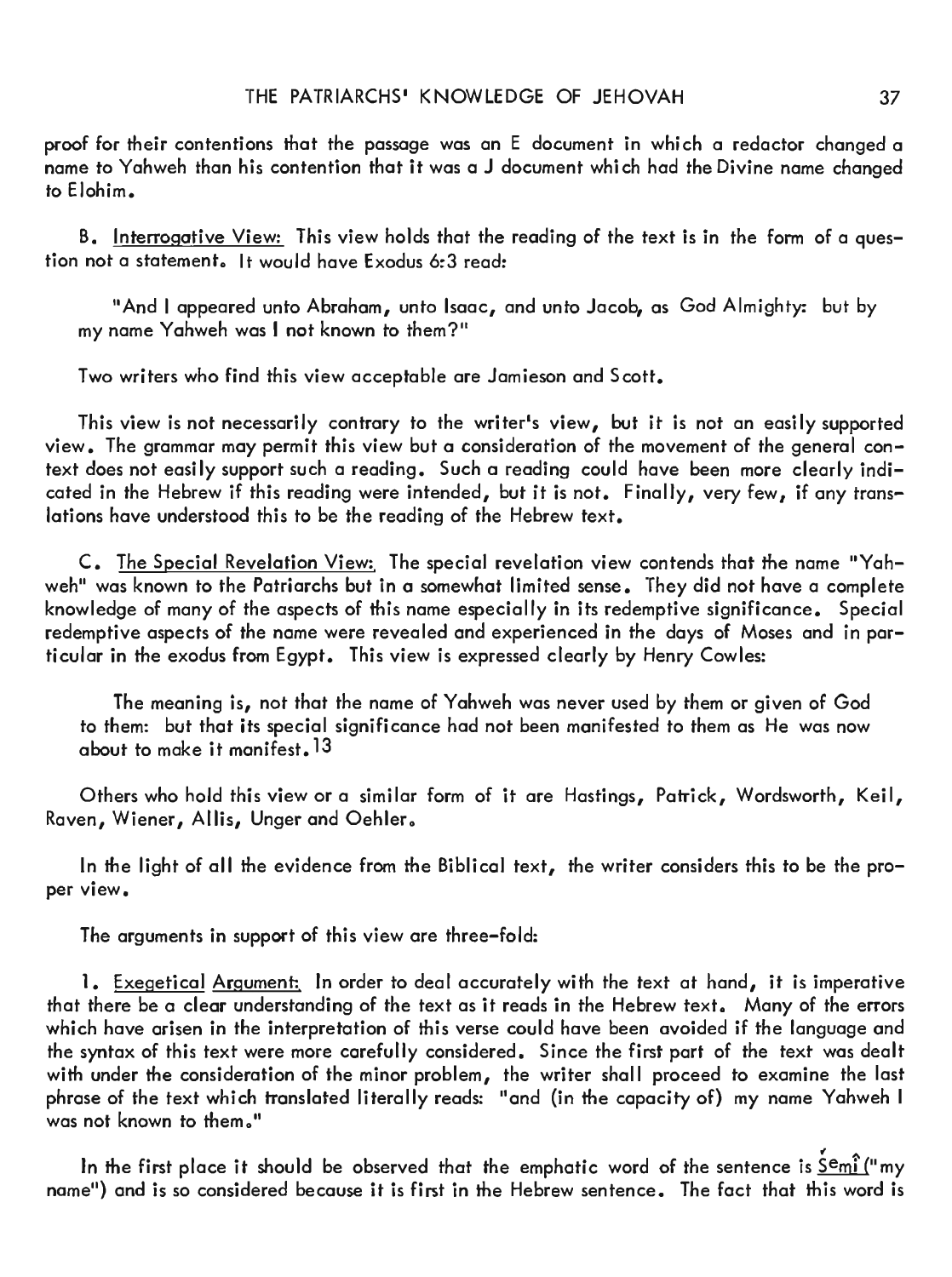emphatic is not without important implications, for it will be shown that the Hebrew concept of a name is far more than just that of an identifying title. In the Old Testament there was a peculiar signification attached to the name  $^{14}$ 

The name "Yahweh" is an important word not only to this text but to the wholeOld Testament. The etymology of this word has been disputed by many men for many years. Some have attempted to connect it with the Arabic hawa which means to "blowlor "breathe." Others have traced the origin of this word to Egyptian, Phoenician and Canaanitish influences. Their arguments for this etymology are not convincing at all, especially since they are based upon the presupposition that the religion of Israel may be traced to natural origins as may the religions of the heathen nations.

As to the formation of the name Yahweh, it is agreed among most lexicographers and other writers on the subject that the term Yahweh, however it might be pointed, is the regularly formed Qal imperfect of the verb Havah (to be) an obsolete form of Hayah. This view is not shared by all authorities, however. Some would contend that the name is to be understood as a Hiphil imperfect.  $^{15}$  While this view is permissible grammatically, it is in conflict with Exodus 3: 14 where the name is explained. There the form is clearly a Qal. When Moses asked the Lord what name he should use in identifying the "God of your fathers" (vs. 13), the Lord answered saying, 'chych leser 'ehyeh "I am that I am." He also told them that 'ehyeh šlāhnî 'alêkem "I am has sent me unto you." The verb translated "I am" in both phrases is  $\frac{1}{2}$  ehyeh, which is the Qal imperfect first person singular of  $h\bar{g}\nu\bar{g}h$ . If 'chych therefore, is understood as the Qal imperfect first person singular from the verb hayah and is His name, it is also reasonable to regard Yahweh as it appears in Exodus 6:3 as coming from the same root and also the Qal stem. The latter form, of course, is the third person singular of that stem and is translated "He is." The only difference between the two third person singular of that stem and is translated "He is." names is, that the one is a verb in the first person, and the other is the same verb in the third person. The meaning of the one is " I am," and the meaning of the other is "He is."

Supporting the view that this stem is the Qal is Edward Mack who makes the following remark:

It is evident from the interpretative passages {Exodus 3:6} that the form is the future of the simple stem (Kal) and not future of the causative (Hiphil) stem in the sense of "giver of life" an idea not borne out by any of the occurrences of the word.<sup>16</sup>

The writer maintains therefore, that the translation "I am" or "He is" is the proper one in view of the fact that the Qal is used in these texts. But the case for this understanding does not rest here. The fact that the imperfect is used in connection with these verbs also supports this conclusion. The imperfect state of the Hebrew verb does not always have to designate future time as some have erroneously assumed. A careful examination of the scope of the imperfect state will reveal that it may have primary reference to present states or actions as well as future.<sup>17</sup>

By the expression "I am," Yahweh is to be understood as a God who is eternal and self-existent. If the Hiphil stem is understood in regard to His name, the meaning is somewhat lower. He then is regarded as the "first cause of all things" or "life-giver."

That the translation of the verb <u><sup>></sup>ehyeh</u> is properly "I am" is further substantiated by the ren– dering of the Septuagint. The first phrase of Exodus 3: 14 reads <u>ego eimi ho on</u>. Eimi is a present active indicative and on is a present participle of the same verb, eimi, This phrase would be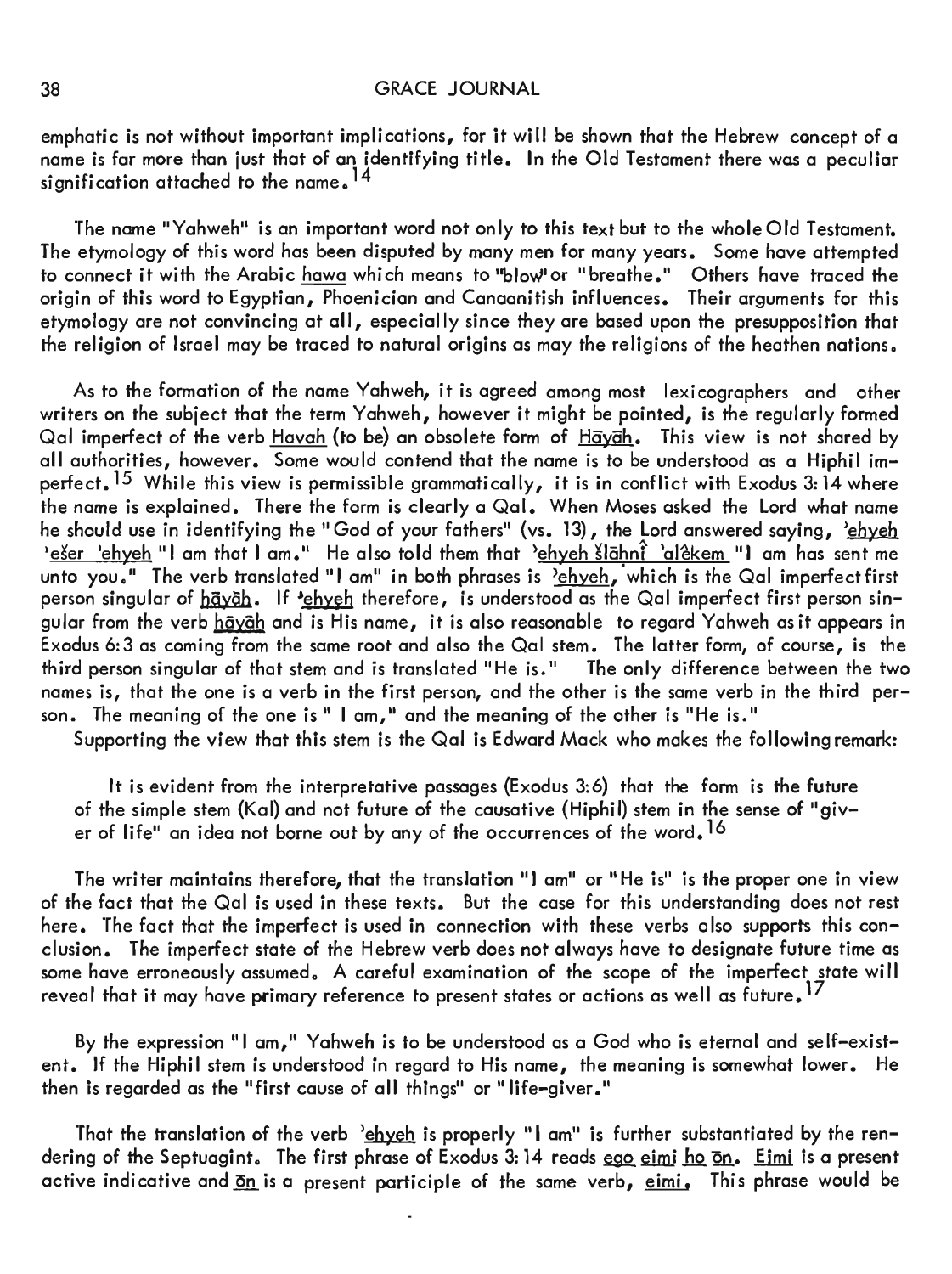literally translated "I am the one who is." The other occurrence of 'ehyeh is also translated with the present participle,  $\overline{\text{on}}_s$ . If the translators had understood the imperfect state with future implications, they would have used the future tense, but such, apparently was not the case.

Another strong argument for the rendering "I am" is found in the translations and interpretation of the name Yahweh in the New Testament. There are three very clear instances where this name is given definite meaning. The first is found in Matthew  $22:32$ . There we read:

"I am the God of Abraham and the God of Isaac, and the God of Jacob. God is not the God of the dead, but of the living."

The verb translated "I am" is eimi, a present active indicative. The same form is found in Mark: 12:26 which is a similar quotation of Exodus 3:6. The last instance of this phenomenon is seen in John 8:58. Here the Greek once again for "I am" is ego eimi.

It would seem, therefore, if the idea of the imperfect were "I will be" or "He will be," both the LXX and the Greek of the New Testament would have recognized it. But such is not the case, so the writer therefore contends for the rendering "I am" denoting the eternal, self-existence of Yahweh.

The next word of the phrase under consideration is a vital word, and it is this word that holds the key to the meaning and interpretation of the text under consideration. The word  $n\hat{\text{o}}$ da't $\hat{\text{f}}$  which appears in the text of the Hebrew Bible is a Niphal perfect, first person singular, from the verb yada' "to know." The real problem, involved in this word, is to determine what is meant when it is used in the expression "to know a name." The liberal critics have maintained that to know the name is to be acquainted with the title. "To make known a name," to their way of thinking, is merely to present the name for the first time. This assumption, it will be shown, is not the case, and the fact is, that the uses of this idiom in the Old Testament furnish the clue to the solution of this whole problem. When the expressions "to know Yahweh" or to "know the name of Yahweh" are used in the Old Testament they carry more than the idea of just to be acquainted with the radicals  $\frac{y hwh}{h}$ . For example the verb  $\frac{y}{d\alpha}$  is used five times in respect to Yahweh in the book of Exodus alone, and in every case it is quite obvious that it has reference to more than just an acquaintance with a name. <sup>18</sup> In every case it suggests an experiential knowledge of both the person and power of Yahweh. In every case the knowledge of Yahweh is connected with some deed or act of Yahweh which in some way reveals both His person and power. In Exodus 16: 12 Yahweh spoke to Moses saying "I have heard the murmurings of the children of Israel: speak unto them saying, at even ye shall be filled with bread; and ye shall know that I am Yahweh your God." It should be noted that first, in respect to time, this is considerably later than the account of Exodus 6:3. Is it to be assumed, therefore, on the basis of the liberal or negative understanding of the verb yada<sup>c</sup>, that the children of Israel still didn't know who Yahweh was? Secondly, that his knowledge involves more than just an acquaintance with a name, is proven by the fact that the kn, wledge of Yahweh was the result of a particular experience of provision by Yahweh. They were to know Yahweh in a special manner. They had already learned of Him as deliverer; now they would know Him as their provider.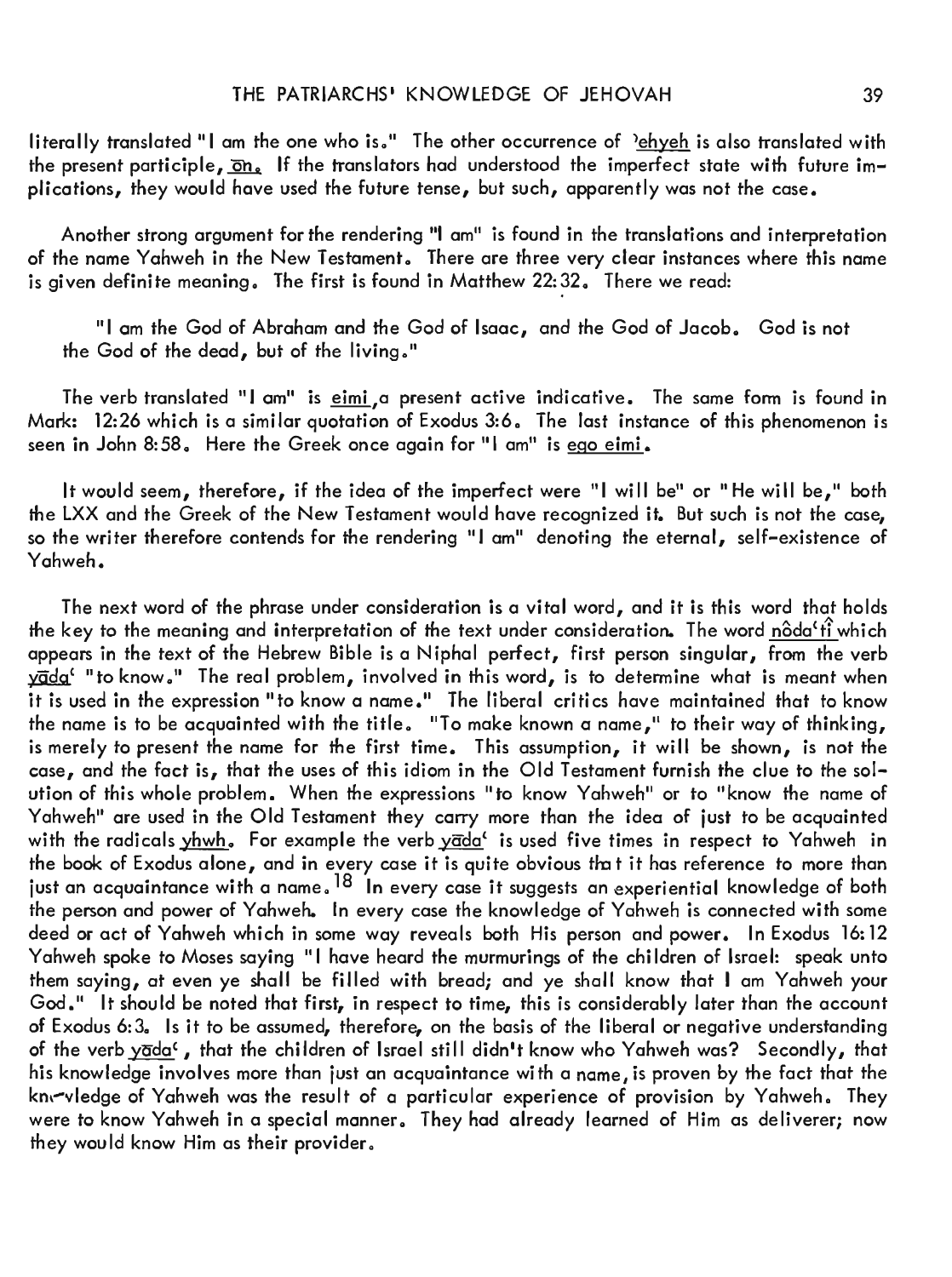The verb  $\frac{\sqrt{d}}{d}$  is not only used to convey the idea of knowledge of a thing, but knowledge as a result of specific experience. This seems to be the idea expressed in Ezekiel 25:  $14.$ <sup>19</sup>

If the reader is not convinced at this point of this use of the verb  $\overrightarrow{y}$  vada<sup>c</sup>, there are several more uses of this verb that most clearly demonstrate that its meaning goes far beyond a mere knowledge of facts. This verb is also used for knowledge when both revelation and experience are involved. It is in this sense that the writer feels it is to be understood in the text under question, and to give evidence to this assertion he will present several cases for consideration. First, Jer. 28:9:

"The prophet that prophesieth of peace, when the word of the prophet shall come to pass, then shall the prophet be known, that Jehovah hath truly sent him."

According to this text a prophet was really "known" as the man sent from God when his words were fulfilled. This is the sense of Exodus 6:3, Yahweh was to be "known" or "made known" as He manifested and revealed Himself in the special acts of deliverence. The writer should also like to point out that here the verb form used in Jer.  $28:9$  is yiuada<sup>4</sup> the niphil imperfect third person singular masc. of the verb yada'. It is interesting to note, that the stem used in Exodus 6:3 is also the niphal. It would seem, therefore, that this form, when used, carried more than a superficial knowledge of a thing. It conveyed the idea of knowledge as a result of revelation experience.

Other examples of this idea may be found in Prov. 10:9, Ex. 32:12-17, I Sam. 3:7, Jer. 16: 21.

In this exegetical argument, the writer has endeavored to establish the following facts: First, the name Yahweh is the Qal imperfect of the verb hayah and denotes the eternal, unchanging character of God as evidenced by its use in Exodus  $3:14$ . Second, the verb  $n\hat{O}d\alpha' \hat{t}$  used in Exodus 6:3 must mean more than being acquainted with a title as such. Third, the fact that the niphal form is used in Exodus 6:3 strongly suggests knowledge in respect to revelation and experience. Fourth, the idiom "to know Yahweh" or "to know the name of Yahweh" as it is used in the Old Testament, generally signifies knowledge of some particular act or attribute of Yahweh as it is revealed in His dealing with men.

2. Theological Argument: The writer considers Exodus 6:3 to be a positive declaration of the fact that in the past the character of God has been revealed in His names, E1-Shaddai, Elohim and Yahweh. But now He is going to reveal Himself further as Yahweh in a special way through revelation and the experience of deliverance. He is going to provide a demonstration of the fact that He is not only Yahweh who made a covenant with Abraham but is Yahweh who is faithful in keeping it. New aspects of His glory, *majesty* and redemption are to be known by Israel. The great redemptive power of Yahweh was now going to be known in various aspects as it had not been known before. The deliverance from Egyptian bondage is often referred to as the great illustration of this redemptive power in both the Old and New Testaments.

The following arguments are presented in support of this view: First, it is clear from Exodus chapter three that the name "Yahweh" was well established in the minds of the Israelites, for if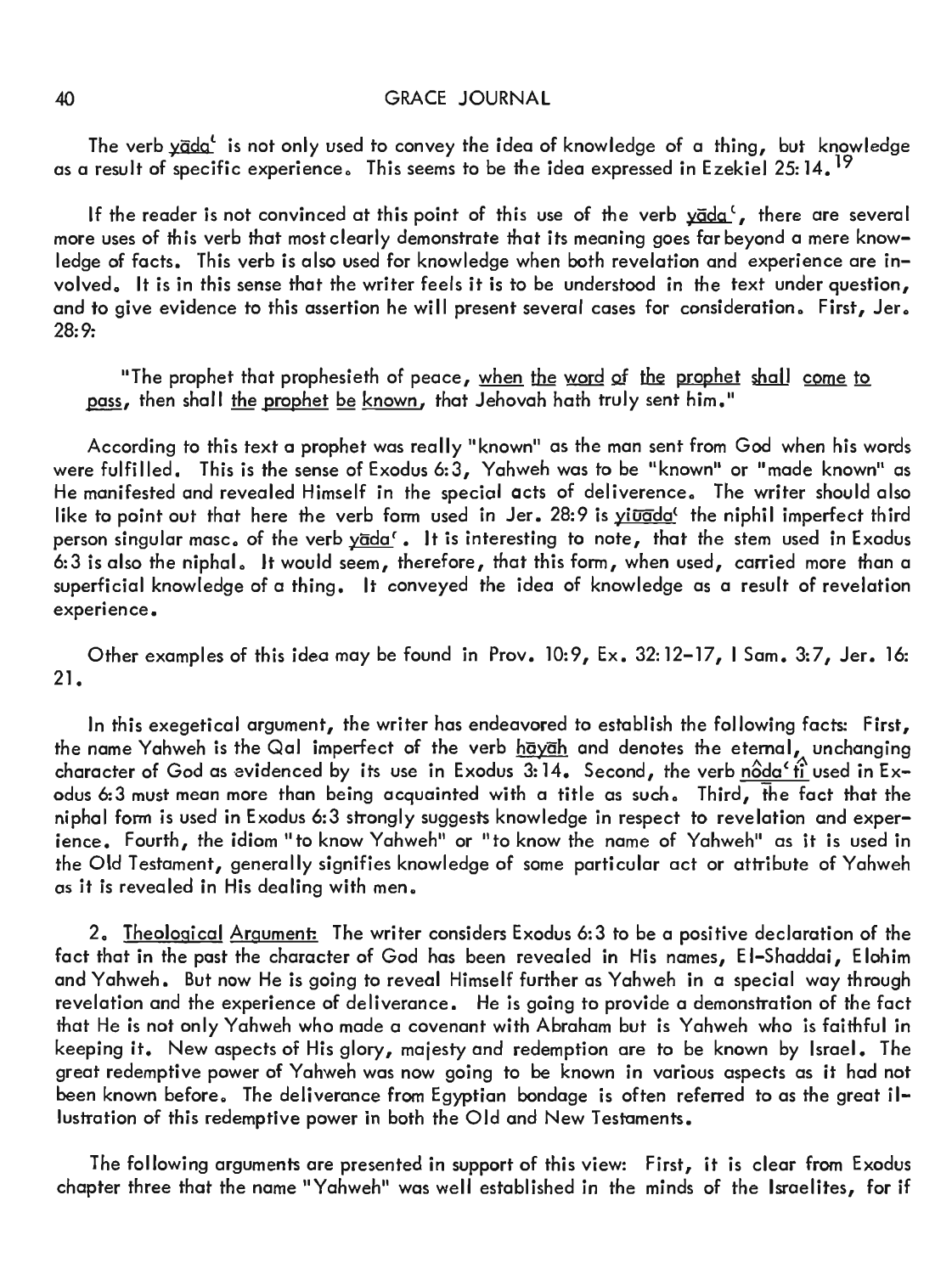this were not the case, why would God tell Moses to tell the people of Israel if they should ask in whose name he comes, that "I am hath sent me unto you"  $(Ex. 3: 14)$  or "Yahweh, the God of your father, the God of Abraham, the God of Isaac, and the God of Jacob, hath sent me unto you . . " Did it not occur to either Moses or the Lord that the people might say, "Who is Yahweh?" But there is no problem in this respect. The silence of the Scriptures speak clearly to the fact that no such problem would arise because they know the name of the God of their fathers.

Second, the simple reading of Exodus 6:3 supports the view that a new revelation is meant, not that the name was not known. The text literally reads:

"And I appeared unto Abraham, unto Isaac, and unto Jacob as (or in the capacity of) EI-Shaddai but (in the capacity of) my name Yahweh,  $\frac{1}{1}$  was not known to them."

It should be remembered that the verb for "known" is  $\frac{\partial da'}{\partial a}$  a niphal perfect, first person singular of the verb yada' ("to know"). If the text meant to say that the name, as such, was not known, the third person singular would have been employed. It was in "the capacity of" the name Yahweh that He was to further reveal Himself.

Third, Exodus 6:3 is not a contrast between the use of Divine names。 The name Elohim is not even mentioned in this verse. The text is a comparison of ideas which the names represent. It is a comparison between what has been revealed by Yahweh and what is about to be revealed. The character of Yahweh that is considered in the text as it relates to His name.

Fourth, it can be shown that the use of Divine names in the Pentateuch, in most cases at least, is obviously deliberate. For example it may be generally noted that when the power, majesty and faithfulness of God are in view Elohim is generally used. (Gen. 1, 6-9, etc.) But when the writer is writing in respect to salvation and the covenant relationship of God with Israel, Yahweh is generally used (Gen.  $3:9-15$ , 4:1, 26, 8:20, etc.).<sup>20</sup>

Fifth, that the name Yahweh could have been known and used by the Patriarchs not knowing its full significance and implications is proven possible from every day occurrences. It is possible for a man to bear the name of a certain office before he fulfills any of its functions. President, magistrate, and policeman are titles which may be borne by several persons to whom they legally belong, before any of the acts peculiar to those offices are performed. The president as acknowleged on his inauguration is known to be such by his administrative acts, the magistrate by his administration of justice and the policeman by the apprehending of criminals.

In the preceding arguments the writer has endeavored to show: 1. That the reading of Exodus 6:3 clearly reveals that a special revelation in relation to the nature and character of Yahweh is under consideration. 2. That Exodus 6:3 is not a contrast between the use or occurrence of Divine names but a comparison of the ideas which EI-Shaddai and Yahweh represent. 3. That the use of Divine names in the Pentateuch is in most cases deliberate. 4. That the name of Yahweh has a peculiar redemptive significance in the Pentateuch and is generally used in this sense. 5. That practical experience indicates the possibility of knowing a name or title without having a complete knowledge of all the functions and attributes of that title.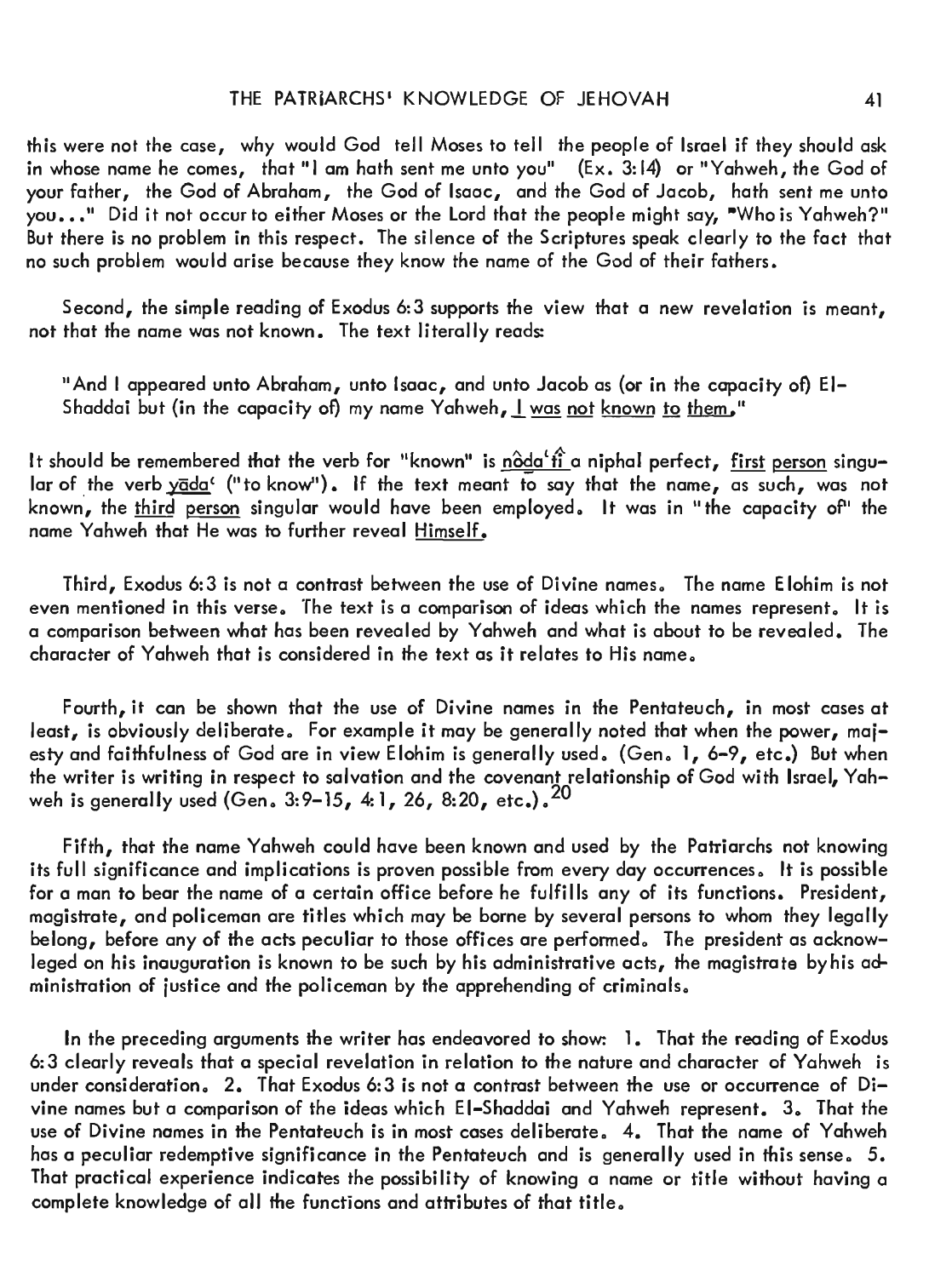3 . Contextuol Argument: The contextual argument simply consists of an examination of the immediate context to see if the interpretation suggested by the writer fits in logically and naturally.

It should be observed, first of all, that the children of Israel are, in this book, at a very unique stage of their history. From the moment of their departure, they will be recognized as a nation in the true sense of the term. It is in this capacity, i.e. as a nation, that Yahweh is going to deal with them. It is Yahweh's intention to reveal Himself as He had never done so before. this covenant-making God was about to demonstrate both His power and faithfulness in the redemption of Israel (cf. Ex.  $3:8-12$ ,  $15-22$ ). In the immediate context of Exodus 6:3 we find the sense in which Yahweh was to reveal Himself to Israel. Exodus 6:4 restates the covenant made with Israel. Verses six to eight presents the plan of Yahweh for the nation of Israel. Verse six clearly promises redemption from bondage. Verse seven states Yahweh's purpose in His redeeming the children of Israel. This verse is very important in our consideration for it clearly explains the latter phrase of Exodus 6:3. We have already suggested that there was a particular sense in which Yahweh had not revealed Himself to the children of Israel. That aspect, or part of revelation is explained in this verse. Notice the reading of this verse:

"And I will take you to me for a people, and I will be to you a God; and ye shall know that I am Yahweh your God, who bringeth you out from under the burdens of the Eavotians."

There are two basic assertions in this verse. First, Yahweh declares the election of the children of Israel as a people for His name. Secondly, He states that they shall know Him, not for the first time, but as the one "who bringeth you out from under the burdens of the Egyptians." This means they would "know Yahweh as their redeemer and deliverer." The whole message of the book of Exodus is centered around this theme (cf. Exodus 7:5, 17, 8:23, 10:3, 12:12-13, 14:13 ff, 15:2ff). This revelation and experience was a mountain peak in Israel's history. Whenever Israel slips away from fellowship with Yahweh, as in Micah 6, Yahweh reminds them of this deliverance from Egypt.

"For I brought thee up out of the land of Egypt, and redeemed thee out of bondage..." (Micah 6:4)

In the eighth verse of Exodus, chapter six, Yahweh restates His promise to Abraham, Isaac, and Jacob, and promises its fulfillment. The basis for this promise is "I am Yahweh."

It is the conclusion of the writer that the immediate context of Exodus 6:3 and the greater context of the book reveal the fact that before this time, the children of Israel had not known all that was involved in the covenant name "Yahweh." Only in these particular circumstances could the truth of the redemptive power of Yahweh be revealed.

## English Paraphrase

And I revealed myself unto Abraham, unto Isaac, and unto Jacob in the capacity of the God Almighty, but in the full redemptive significance of my name Yahweh, I was not made known (re $v$ ealed) unto them.